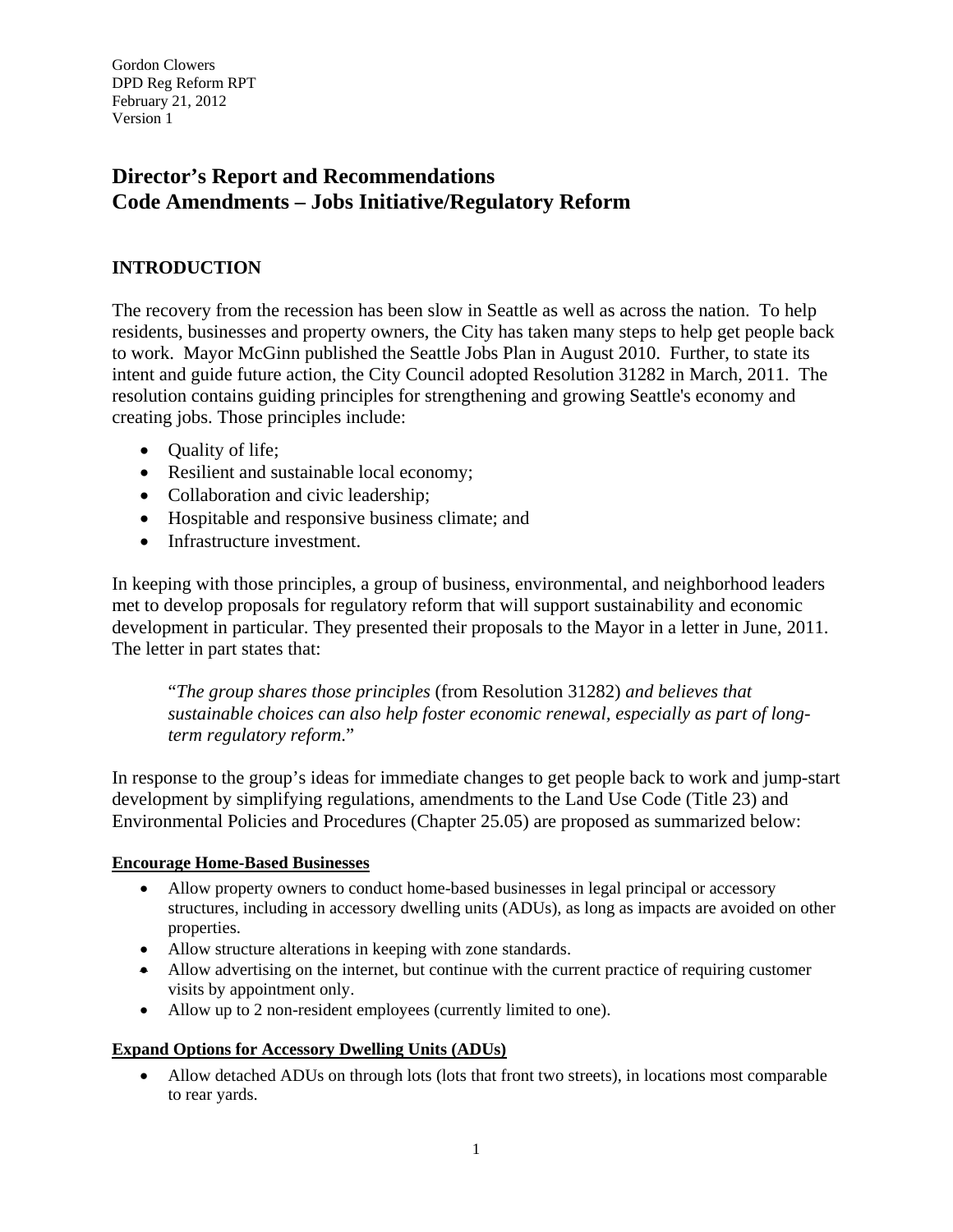- Allow more flexibility for the height of detached ADUs.
- Clarify that ADUs are allowed with various housing types (including townhouses, rowhouses and at ground-level in housing in NC zones).

#### **Concentrate Street-Level Commercial Uses in Pedestrian (P)-Zones**

- Focus street-level commercial use requirement in Pedestrian (P) zones, to support walkable districts, while increasing development flexibility at the street level elsewhere.
- Allow greater flexibility on approximately 80% of Commercial (C) & Neighborhood Commercial (NC) zoned frontage on arterials throughout the city, compared with the current requirement for predominantly commercial uses on all arterial frontages.
- Maintain current street-level standards for new development, which apply depending on use, such as transparency and 13-foot ceiling height requirements for nonresidential and live-work uses, and setback or height separation of residential floor levels from the sidewalk for residential uses.

### **Allow Small Commercial Uses in Certain Multifamily Zones**

- Allow ground-floor commercial uses in Lowrise 2 and 3 zones that are within urban centers or station area overlays (with the same permitted uses, signage as in Midrise and Highrise zones).
- Apply 2,500 square foot limit to all non-residential uses including grocery/drug stores.
- Limit outdoor seating to 10 PM.
- Clarify development standards (such as setbacks) for newly allowed non-residential uses in mixed-use and single-purpose commercial development in LR zones.
- Allow ground-floor commercial uses in all Midrise zones (no longer limited to locations within 800 feet of a neighborhood commercial zone).

#### **Expand Temporary Uses**

 Extend maximum length of temporary use permits from 6 months to up to 18 months (to be consistent with building code time period), and convert these reviews to a non-appealable Type 1 permit (rather than Type 2 appealable permit).

# **Reduce and Eliminate Some Parking Requirements**

- Extend no-minimum-parking requirements for residential and non-residential uses (currently applicable to urban centers, the Station Area Overlay District, and residential uses in Urban Villages) to all other areas where frequent transit service is available within  $\frac{1}{4}$  mile.
- Define minimum parking requirements for major institutions that are the same as other nonresidential uses in urban centers.

#### **Change Environmental (SEPA) Review Thresholds**

- Encourage infill residential and mixed-use growth in urban centers & the Station Area Overlay District by increasing environmental review thresholds to 200 dwelling units (250 in the Downtown Urban Center), and 75,000 sq. ft. for commercial uses in mixed-use development.
- Codify conditioning authority for transportation analysis and mitigation in the Land Use Code.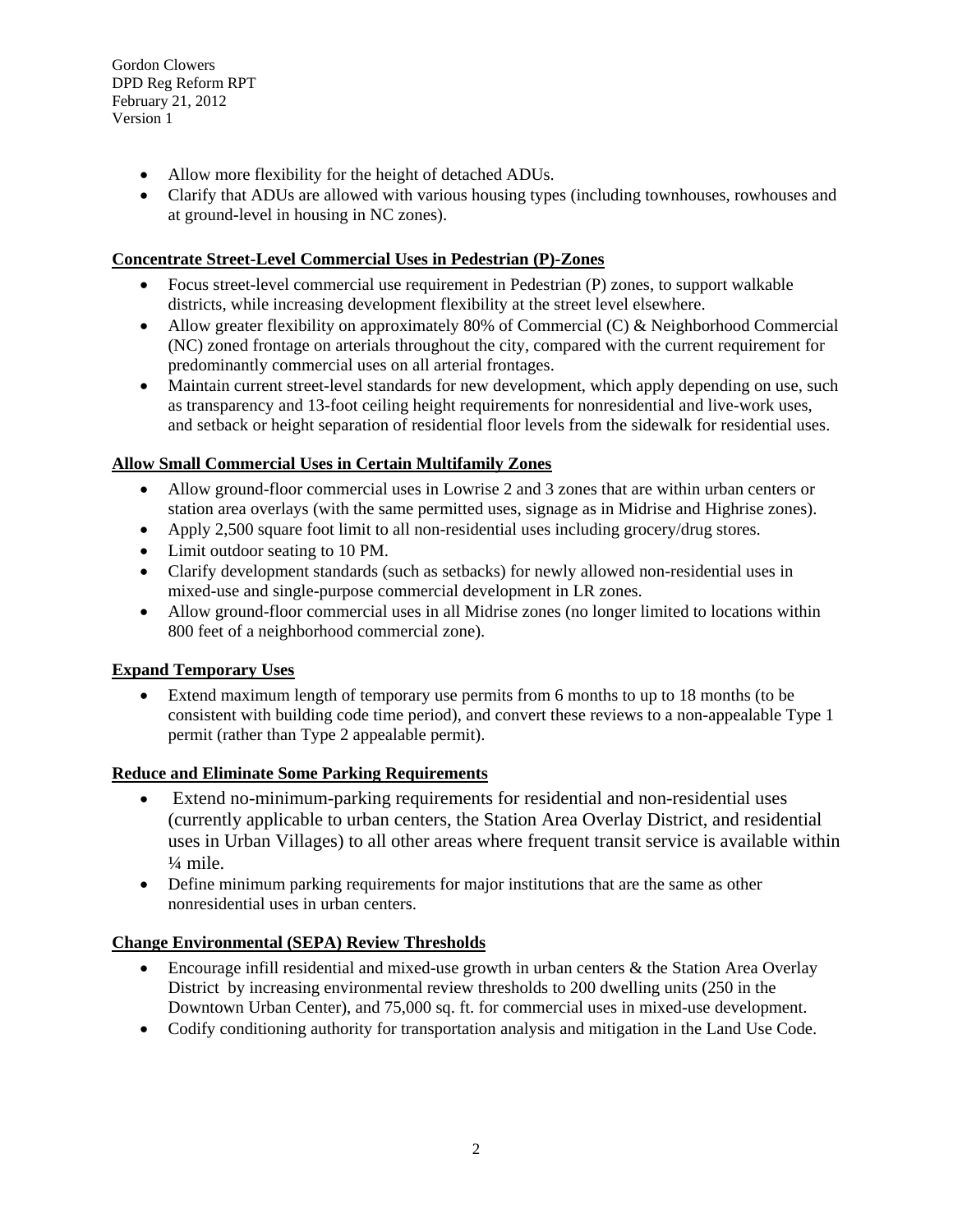#### **Miscellaneous**

 Correction of inadvertent errors and omissions from recent ordinances, addressing topics including rental housing demolition provisions, parking for multifamily development for the elderly, and the listing of certain Master Use Permit decision types.

### **BACKGROUND**

The City has already amended the Land Use Code several times since 2007 to help improve the local economy. This includes legislation:

- Extending the life of Master Use Permits;
- Permitting active uses on vacant and underused lots;
- Allowing temporary park and ride lots for light rail parking; and
- Allowing mobile food vending.

The current proposal is consistent with these other efforts. The desired outcomes of this proposal are to reinforce and improve Seattle's greatest assets and create a community that is more vibrant, in terms of:

- An invigorated and sustainable economy that encourages innovation;
- An open environment that fully supports investment and entrepreneurship;
- Safe, walkable, and livable neighborhoods;
- Land use rules that support accessible and efficient transit systems;
- A wide array of desirable and affordable housing options; and
- A high-quality sustainable natural environment.

This proposal sensibly reinforces the City's intent to grow economically over the long term and it helps people weather the current difficult economy in three important ways:

### *1) Helps get people back to work - encourages entrepreneurship and new business development:*

The proposal helps people who are unemployed to re-enter the workforce by working from their own home or other structures on their single family zoned property. In addition, the economy is evolving toward creating new enterprises that begin as sole proprietors or small partnerships and grow into large employers over time. The proposal is to make the home occupation rules more flexible to accommodate these startups and encourage their growth within appropriate limits for a business that is still incidental to the residential use. Also, enabling temporary uses for other small business ventures such as "pop-up" retail, and other commercial uses in certain multifamily zones in urban centers and the Station Area Overlay District, will encourage economic growth and help enliven intended growth centers that are already supported by transportation investments.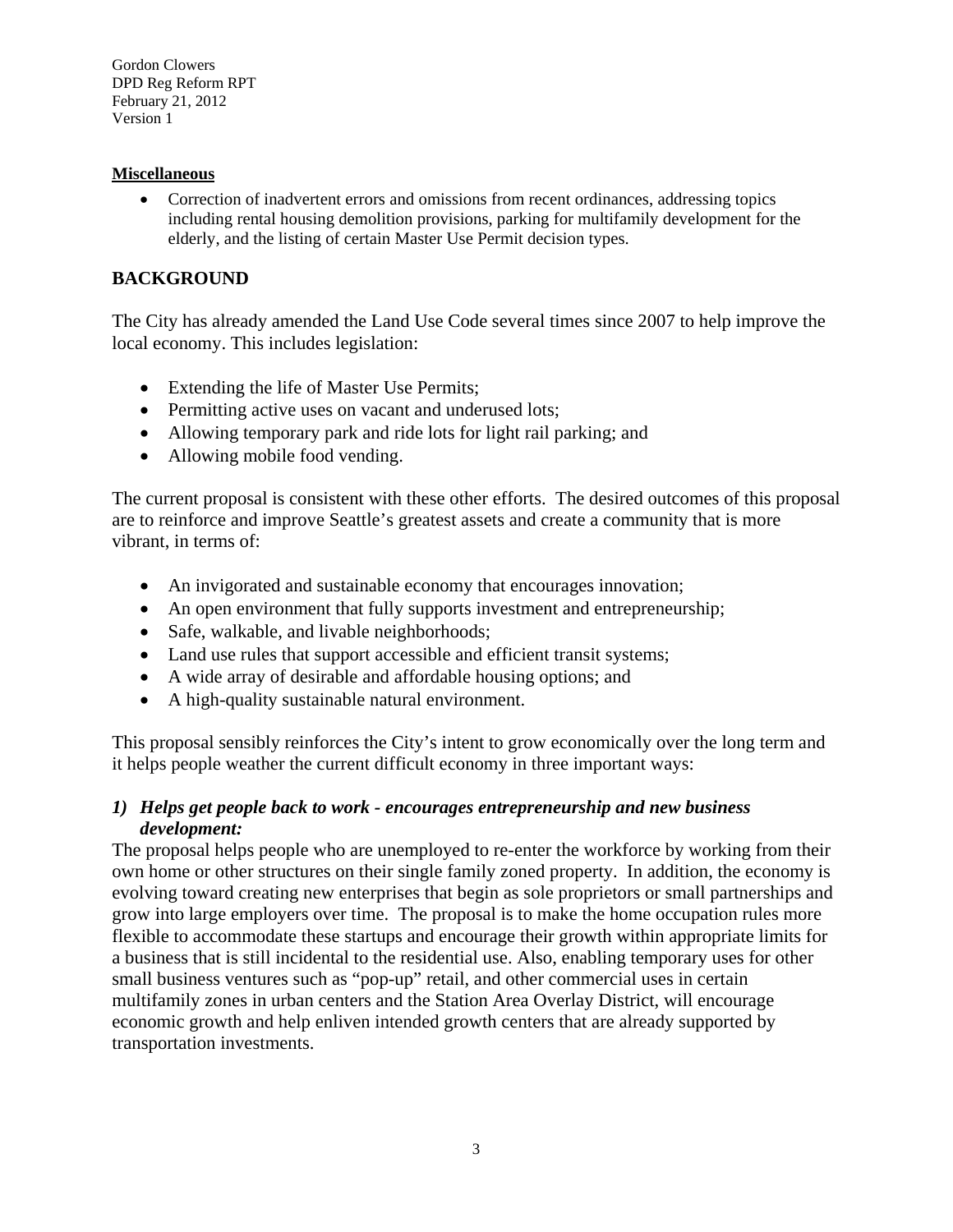### *2) Promotes flexibility in the Land Use Code to foster innovation, improve efficiency and eliminates unnecessary reviews:*

By allowing more diverse mixes of uses in multifamily zones, and otherwise providing more flexibility and choice for developers in how to design their buildings in commercial zones, the proposal would encourage new building investments that are more innovative, efficient and in line with today's needs. By focusing environmental review according to the State Environmental Policy Act (SEPA) only on projects that have the potential to adversely impact the environment, we will further encourage new growth and infill development in urban centers and Station Area Overlay District where it is best able to be accommodated. In these areas the City would continue to make use of the other detailed codes and processes already in place to mitigate impacts, and benefit from other recent programmatic SEPA impact studies that effectively fulfill environmental review purposes.

# *3) Jumpstarts new housing opportunities - encourages new investment in affordable housing:*

The proposal enables attached and detached accessory dwelling units to be built in a greater variety of residential lots across the city, in some cases with a more flexible height envelope. This will encourage development of housing that is more affordable, providing more options for households while continuing to promote development that is a good fit in neighborhoods, and jobs in the community.

# **ANALYSIS**

# **Encourage Home-Based Businesses**

The proposal updates rules addressing home-based businesses to recognize and encourage the emerging trend of small business startups in the home that will grow and meaningfully contribute to area employment and economic growth. Home-based businesses are permitted as an accessory use subject to the standards of Section 23.42.050 in the Land Use Code and the standards of the applicable zone. Home-based businesses are currently allowed wherever residential use is permitted (for example in single-family and multifamily zones and for the residential portion of mixed-use development in commercial and downtown zones).

The amendments would allow more flexibility for home-based businesses, as follows:

- Allow them to be located in any legal structure on a property (currently home occupations are only allowed in the main home or in an accessory dwelling unit);
- Allow additions and alterations to structures, as long as the standards of the applicable zone are met;
- Allow them to advertise the location of a home-based business, on the internet for example, but retain existing limitations on exterior identifying signs (no advertising is currently allowed, even on the internet); and
- Allow up to two non-resident employees (one is currently allowed).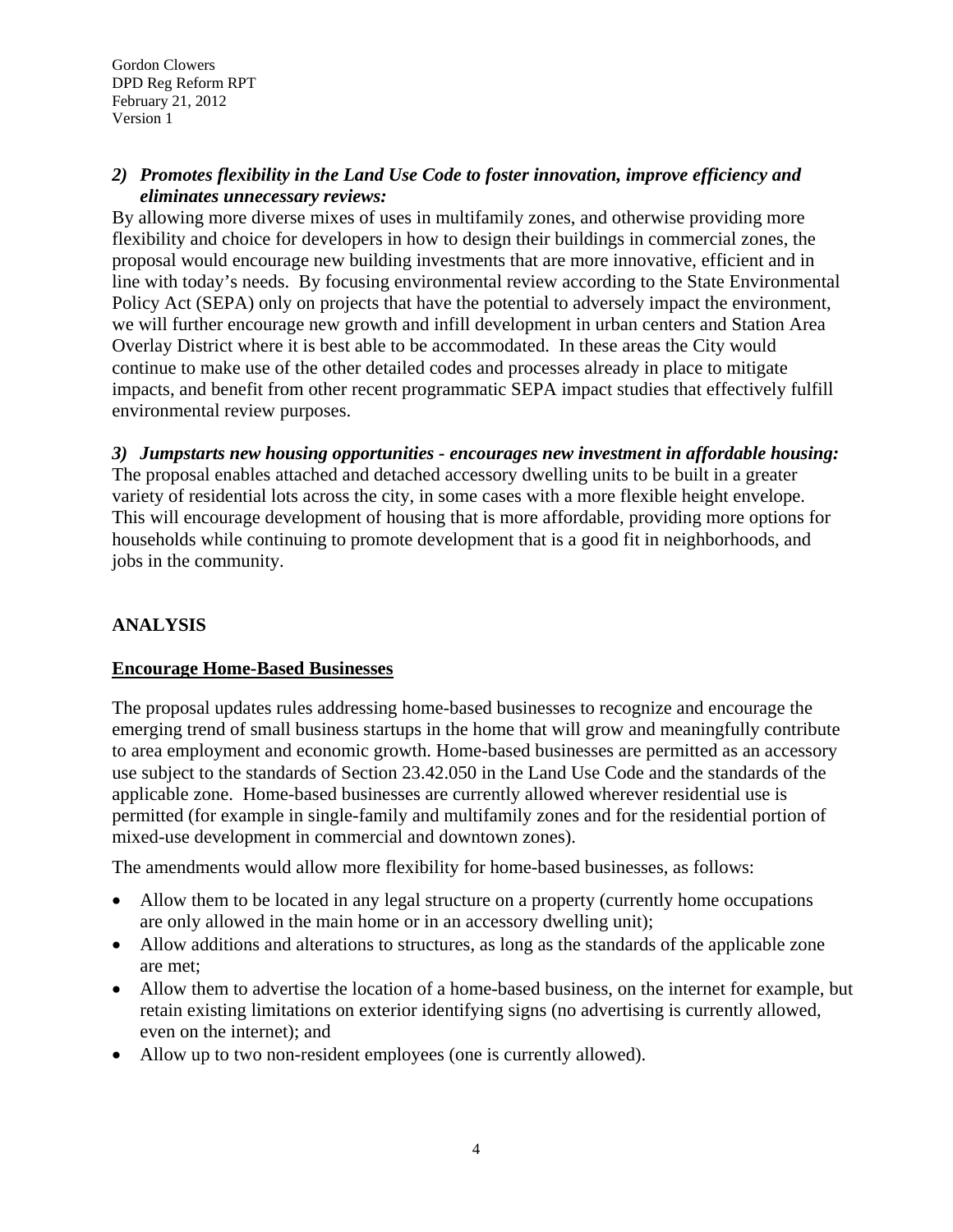The proposal to allow advertising is essential to attracting customers and growing a business in the local and broader marketplace. In many cases, customers may be served electronically without a need to visit the business location. Allowing the business to employ up to two nonresidents will give flexibility for a business to grow a limited amount, while it also strengthens our local economy by supporting city residents' livelihoods. These elements will help foster a more predictable and supportive environment for small businesses to start and grow in homes.

Home-based businesses will continue to be required to avoid creating spillover effects on adjacent properties such as odors, dust, smoke, light/glare, excessive noise, substantial traffic or other similar impacts to adjacent properties. Overall, the several proposed code clarifications will reasonably enhance the ability for home businesses to start and operate while also making the standards easier to use and enforce.

# **Expand Options for Accessory Dwelling Units (ADUs)**

The proposal would improve the Land Use Code's flexibility to accommodate accessory dwelling units, thus providing more opportunity for affordable housing to be creatively built across the city. The amendments would:

- Allow backyard cottages (detached accessory dwelling units) on "through lots" those with opposite ends bordering on two streets — in the yard that is most like a rear yard;
- Adjust height limits for backyard cottages, which overly restrict height particularly when there is a sloping back yard; and
- Clarify that certain multifamily housing types such as rowhouses and townhouses may include accessory dwellings within them (one per each principal dwelling regardless of the kind of lot) or in an accessory structure, to provide additional housing options.

The proposal adds "through lots" as eligible for construction of backyard cottages. While they typically can be categorized as having "front" and "back" yards based on surrounding development patterns, the current land use code classifies both yards as "front" yards. The proposal is to allow a cottage to be located in the yard that functions most like a rear yard.

Another proposed change would remove a limitation on the height of a backyard cottage to be no more than 15 feet higher than the height of the primary house. Heights for backyard cottages would still be limited to 15 to 23 feet, depending upon the width of the lot and the roof type. The current limitation tied to the height of the primary house penalizes the siting of cottages on lots where the rear yard slopes up from where the primary house is located. In addition, many existing primary houses are lower than the 30 feet allowed in the zone, which leads to an overly restrictive height limit for backyard cottages. Review of DPD's 2011 annual report on backyard cottage development indicates that the more restrictive height limit provision is of limited use because most cottages are generally built in scale with the existing houses, even when the cottage is built above a garage.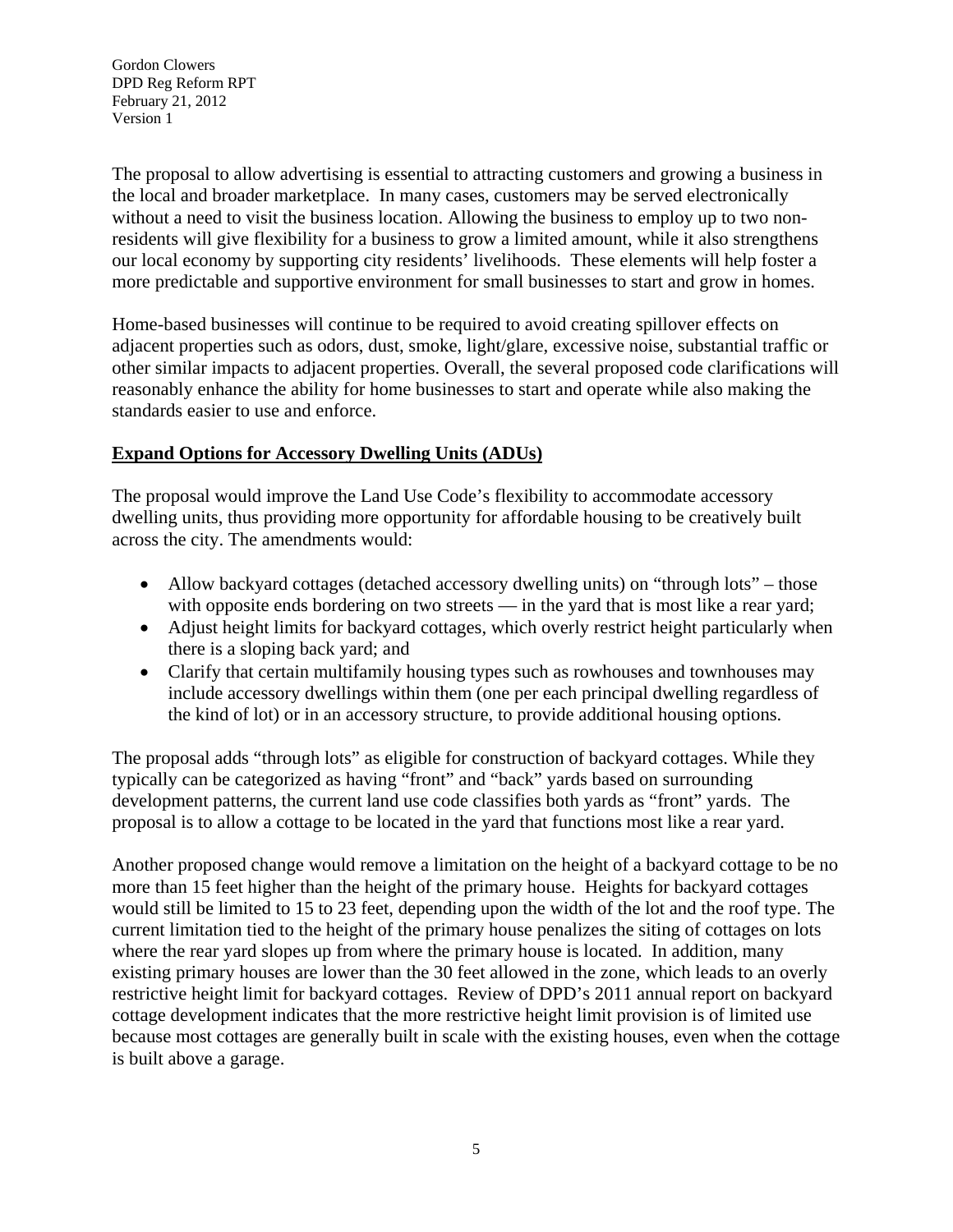In addition, the proposal would clarify the code's definitions of townhouses and rowhouses to allow for an ADU to be present, one for each principal dwelling unit of such a structure. Amendments are necessary to properly authorize them on all kinds of lots, including those in "unit lot subdivisions."

While these changes would each affect only a relatively modest range of situations, they will provide more flexibility to encourage and achieve more affordable housing choices to serve households at many income levels.

### **Concentrate Street-level Commercial Uses in Pedestrian (P) Zones**

The City has designated numerous (approximately 40) pedestrian "P" zone overlay districts that have significant value as current or future pedestrian-friendly environments. These areas are neighborhood commercial centers where ground-floor commercial uses and pedestrian-oriented development standards (transparency requirements, blank wall limits, etc.) are required to help maintain active street fronts. Consistent with neighborhood plans, the predominant commercial use requirements at street-level would also continue to apply within the Bitter Lake and Lake City Urban Villages (per adopted neighborhood plans), and would continue in NC1 zones, and in commercial zones with height limits of 85 feet or higher.

The proposal provides more flexibility in ground-floor uses in non-pedestrian designated commercial areas. The proposed removal of the restrictive ground-floor use rules (requiring commercial uses along 80% of a property's street-level facades) will benefit approximately 82% of the city's commercial-zoned property frontage along arterials. This should increase the economic feasibility and attractiveness of many properties for infill residential development or more varied mixes of residential and commercial uses, where the market for commercial uses currently is limited. Currently, the ground-floor commercial use requirement applies extensively across the city, regardless of a property's economic viability for such uses. The effect in some neighborhoods has been commercial spaces that sit vacant or underused. The proposal allows more flexibility to respond to the market and the specifics of a particular location, and will also improve economic feasibility to develop by allowing for more cost-efficient and space-efficient building designs (also helped in some locations by no minimum parking requirements).

Development standards for street-level uses in new development, including those that apply to commercial uses, live-work spaces, and residential uses in non-pedestrian-designated commercial zones, will continue to apply, ensuring visually interesting and engaging streetscapes.

#### **Allow Small Commercial Uses in Certain Multifamily Zones**

The proposal would promote mixed-use development in certain Lowrise 2 and Lowrise 3 (LR2 and LR3) zones in urban centers and the Station Area Overlay District by allowing small commercial uses to locate at the ground floor of buildings. This would be similar to the current allowances in Midrise (MR) and Highrise (HR) zones. The proposal is intended to continue to emphasize the residential character, but allow greater flexibility for a mixing of uses, adding to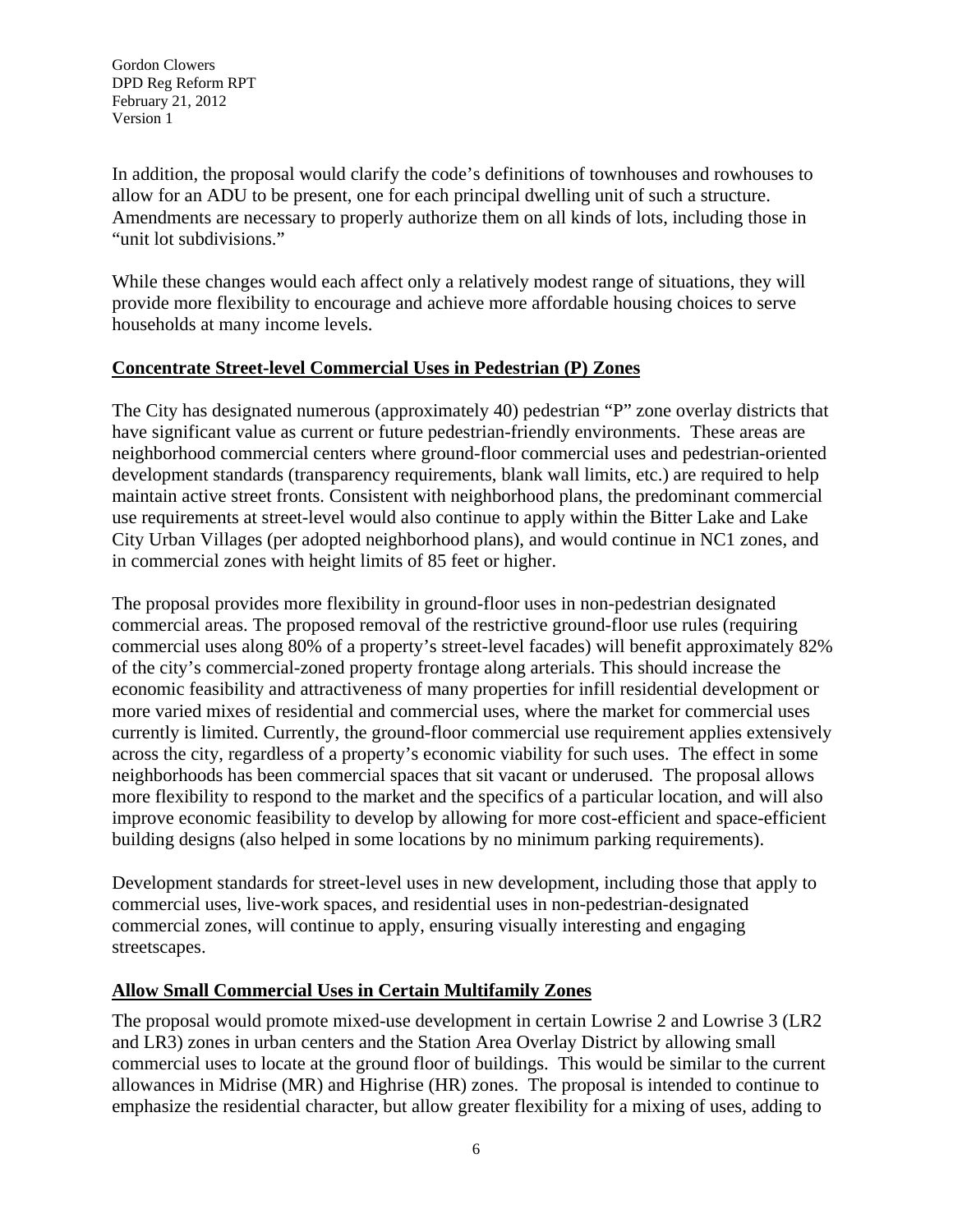the vibrancy of areas where future growth and infill development is anticipated. This would facilitate improved access to goods and services without the need to drive.

The amendments would allow more flexibility for commercial uses to be located in multifamily zones as follows:

- Allow compatible commercial uses at street-level in LR2 and LR3 zones in urban centers and the Station Area Overlay District: retail sales and service, business support services, office, restaurant, medical services, food processing, and craft work and live-work uses.
- Allow commercial uses in MR zones throughout the city (current provisions limit commercial uses to MR zoned lots that are within 800 feet of a neighborhood commercial zone); and
- Apply a maximum size per business establishment of 2,500 square feet, and a limitation against outdoor uses after 10 PM.

The proposal expands upon Seattle's longstanding use of zoning to encourage mixed-use communities with an active pedestrian orientation, particularly in areas well served by transit. While the neighborhood commercial zones (and to a lesser extent, MR and HR zones) have been the primary places for mixed-use development, LR2 and LR3 zones can also contribute to the evolution of preferred growth centers, including light rail station areas, into more interesting and active places that are also supportive of and conducive to small businesses and entrepreneurship. Ideally, the added flexibility to design innovative new forms of mixed-use development will foster the near-term construction of varied new developments, small and large, that will provide exciting new living and shopping opportunities.

# **Expand Temporary Uses**

Business startups and micro-businesses are playing an increasingly important role in today's economy. The City's rules are evolving, but are not currently flexible enough to easily accommodate events and temporary uses that would add to the community and would support entrepreneurial opportunities. Adjustments that would ease the process of obtaining temporary use permits would foster opportunities for those wishing to create and promote new products and services. Such changes would provide greater flexibility in permitting, while still providing for DPD review to help ensure that such activities fit in with their surroundings. Reviews will continue to use the same criteria that require protection of the safety and welfare of the public and adjacent properties (see Section 23.42.040 of the Land Use Code).

The amendments would allow more flexibility for small businesses as follows:

• Allow for a simpler non-appealable (Type I) permit for temporary uses, lasting up to 18 months (currently these temporary use permits are appealable [Type II] and have a maximum term of six months).

Providing for longer temporary use permits would empower individuals to try a business venture, starting small, perhaps filling a niche that is not well-served. This, in combination with the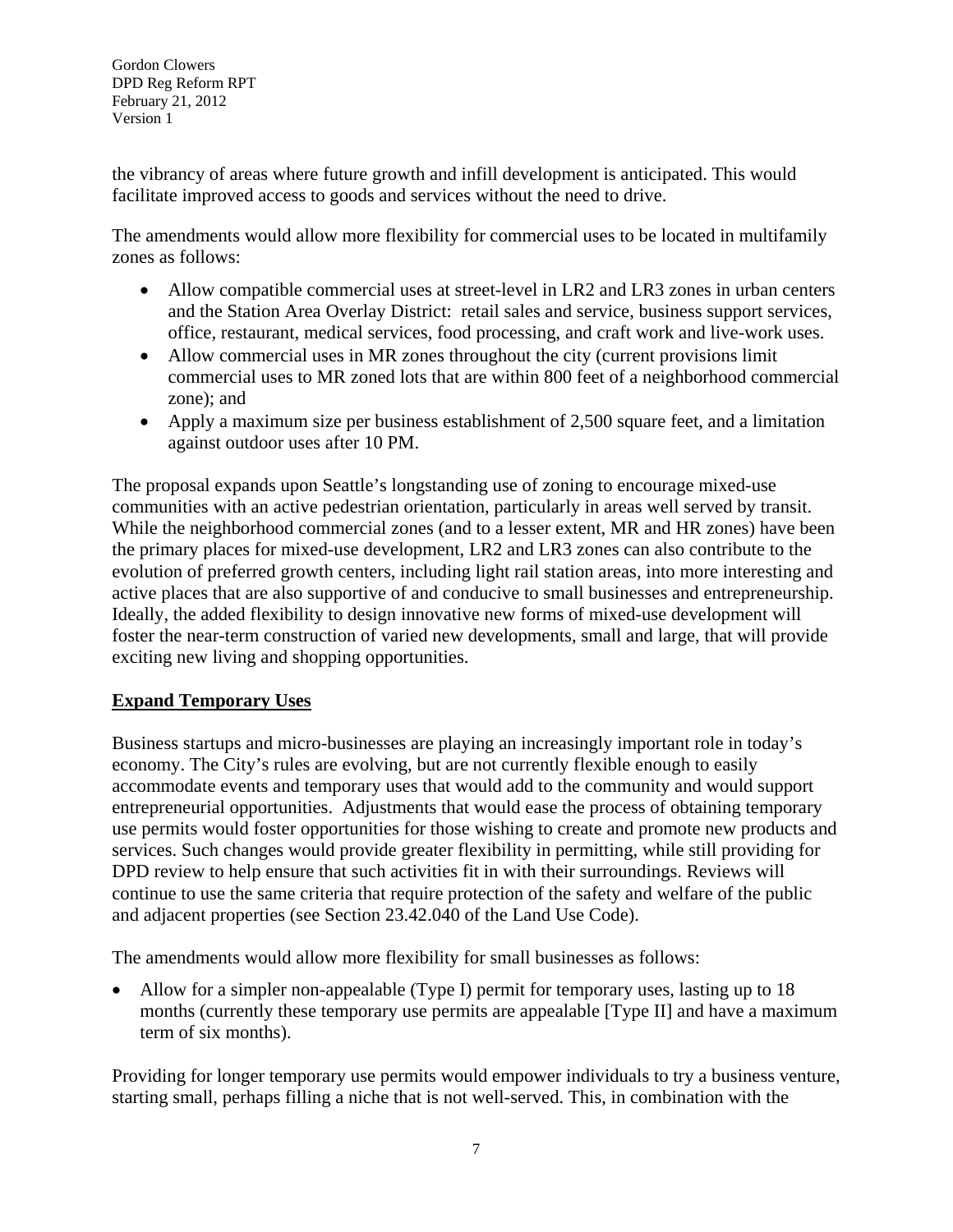proposal to allow small commercial activities in Lowrise 2 and 3 (LR2 and LR3) zones within urban centers and Station Area Overlay District, could result in the creation of newly enlivened districts within these areas where denser growth and vital neighborhoods are already encouraged by the City's growth policies.

### **Reduce and Eliminate Some Parking Requirements**

The amendments would allow more flexibility for developers to provide parking, in amounts tailored to the intended users of new development, as follows:

- Extend no-minimum-parking requirements for residential and non-residential uses (currently applicable to urban centers, the Station Area Overlay District, and residential uses in Urban Villages) to all other areas where frequent transit service is available within ¼ mile.
- Similar to other uses, extend a no-minimum-parking requirement to Major Institution properties located in urban centers or Station Area Overlay District.

The proposed reductions in minimum parking levels would recognize the benefits provided by improved transit service for residents to move around the city conveniently, especially in those areas where transit service is frequent. As trends toward less automobile ownership continue over time, more residents will fulfill their needs with local services and/or will travel via transit to urban centers and villages, and there will be less demand for large quantities of parking for residences, businesses and places of employment. National survey data shows that automobiles are owned and used less frequently by younger households, as well as in households in Seattle's growth areas (U.S. Census, 2000) and in areas well served by transit.

Due to these trends, the City's minimum parking requirements should be reduced and made more flexible to allow parking provision as the market demands. These efficiencies will also be instrumental in encouraging new development. Due to the high costs of constructing new parking spaces (up to roughly \$30,000-\$40,000 per space) and the challenges it poses in designing new buildings on in-city properties, the proposal will provide significant added flexibility and cost savings in future development, thereby encouraging new development and investment.

Major Institutions located in urban centers or the Station Area Overlay District are also proposed to be able to determine the most appropriate parking requirement based on the needs of their employees and clients, and in light of frequent transit service in these areas. Particularly where land and institutional development opportunities are already constrained by their property and their master plan, a Major Institution in an urban center should not be required to provide additional parking that will not be needed, will be increasingly expensive to provide within new development sites, and may result in the need to further expand institution boundaries. These Major Institutions are subject to transportation management program (TMP) requirements, which are already effective in influencing the travel choices of institutional employees. The institutions' Master Plans do not include commitments to specific predefined amounts of parking to serve future development projects, so no conflicts with Master Plans are likely. Taken together, the ability to provide less parking based on anticipated need rather than a set code requirement,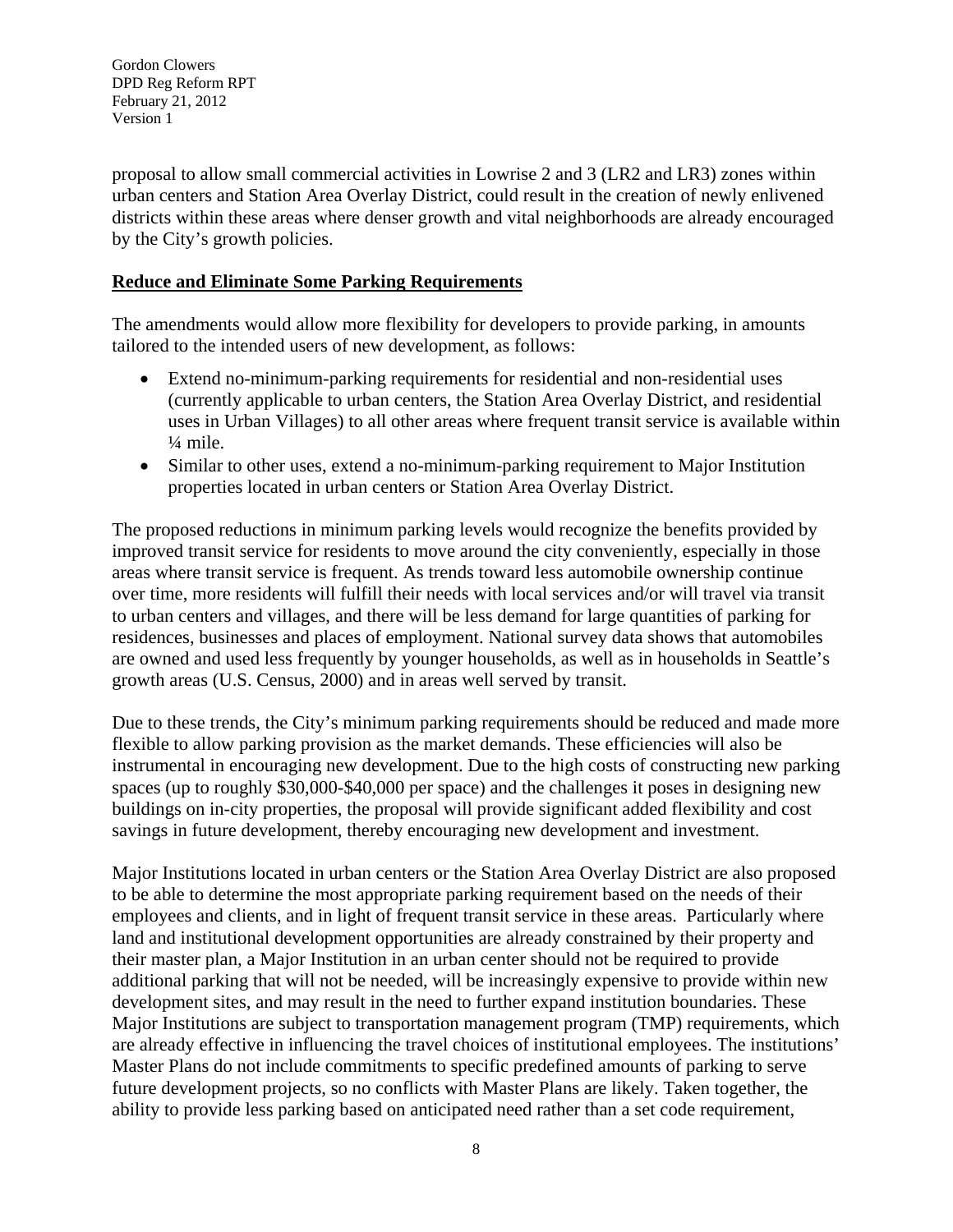continued TMP expectations, parking pricing for on-street and off-street parking, continuation of current on-street parking control methods (including metering and residential parking zones), and availability of alternative means of transportation, will be effective in preventing significant spillover parking.

### **Change Environmental (SEPA) Review Thresholds**

The State Environmental Policy Act (SEPA) review threshold ("categorical exemption" level) is the level above which significant adverse environmental impacts are considered possible, which means that a SEPA determination must be made. In the past, Seattle and other jurisdictions counted on SEPA authority to address topics for which codes did not provide sufficient protections.

As the City's codes have evolved in recent decades, there is less need to employ SEPA authority because other codes effectively mitigate the potential for significant adverse impacts. Relevant policies and codes include: comprehensive plan policies, environmental critical areas rules, shoreline rules, grading and drainage codes, stormwater regulations, parking codes, design review, land use/zoning code, noise codes, transportation mitigation programs, energy code, building code and historic preservation policies.

In addition, Seattle's planning efforts are increasingly emphasizing actions that promote infill development in designated growth centers, as favored by growth management objectives in the Comprehensive Plan. In recent years, the State Legislature also has produced a number of bills to streamline SEPA review, adopting legislation in 2003 that allows exemption of infill residential and mixed-use development in urban growth areas from SEPA review. Seattle's urban centers and station areas (at a minimum) meet the criteria for this exemption opportunity, and raising SEPA thresholds, as was more modestly done in 2008, is warranted.

The proposal is to exempt from SEPA residential and mixed-use developments up to 200-250 dwelling units in urban centers and Station Areas. Similarly, the proposal is to exempt nonresidential space up to 75,000 square feet in size when part of a mixed-use development. These threshold levels would reorient SEPA review to continue to identify sizes of projects that might realistically generate significant adverse environmental impacts, thus creating a need for a SEPA evaluation and possible impact-mitigating measures. The proposal would represent a better interpretation of where such impacts are possible in urban center and station areas where the City's comprehensive plan policies and strategies already encourage the most growth to occur. The SEPA thresholds would be as shown in the following tables.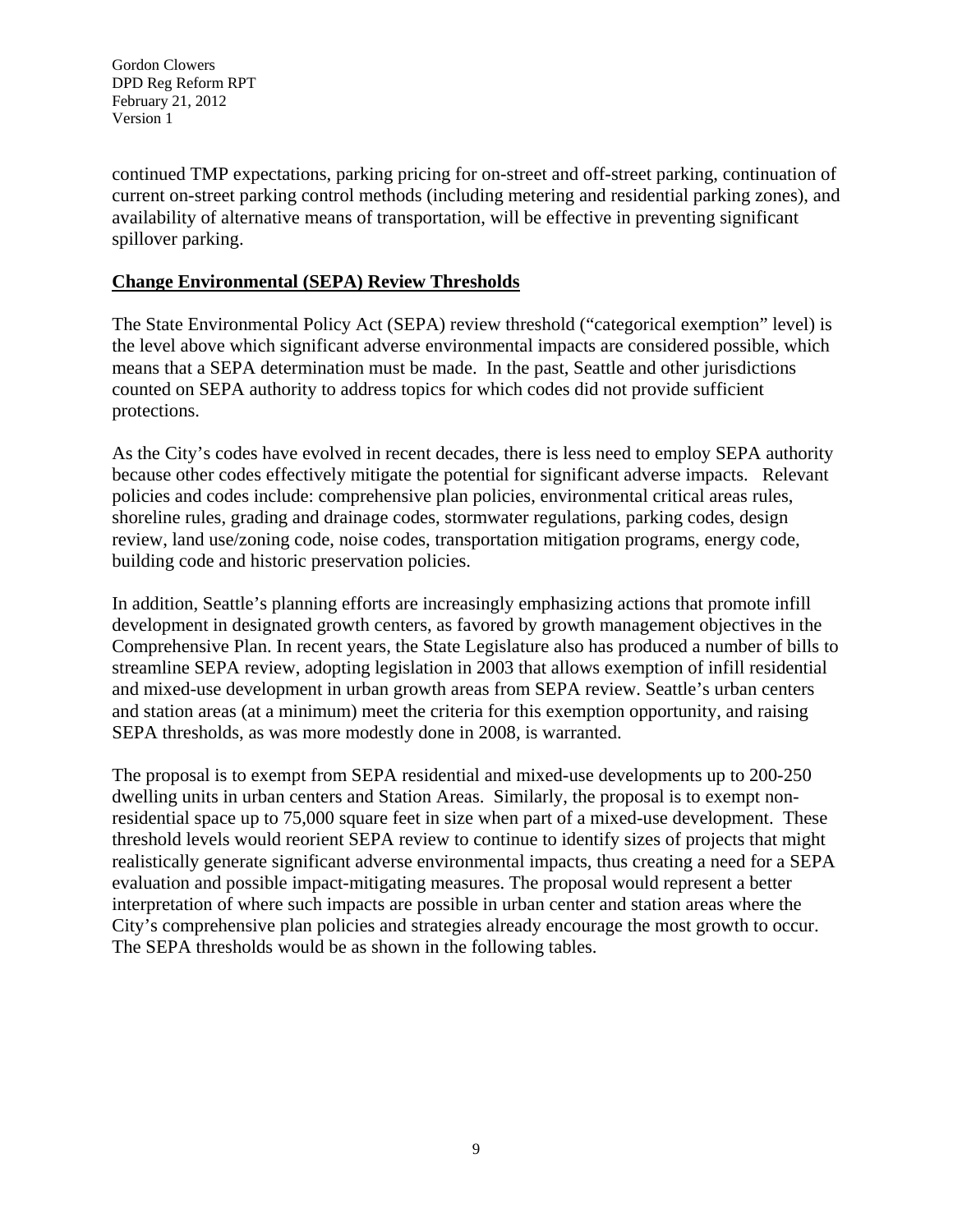| <b>Proposed SEPA Categorical Exemption Levels</b> |  |
|---------------------------------------------------|--|
| (Revisions shown in strike and underline)         |  |

| <b>Exemptions for Residential Uses</b> |                                             |                                     |  |  |
|----------------------------------------|---------------------------------------------|-------------------------------------|--|--|
| Zone                                   | <b>Number of Exempt Dwelling Units</b>      |                                     |  |  |
|                                        | <b>Outside of Urban Centers</b><br>and SAOD | <b>Within Urban Centers or SAOD</b> |  |  |
| <b>SF, RSL</b>                         |                                             |                                     |  |  |
| LR1                                    |                                             | ((6))200                            |  |  |
| LR2                                    | 6                                           | ((30))200                           |  |  |
| LR3                                    | 8                                           | ((30))200                           |  |  |
| NC1, NC2, NC3, C1, C2                  |                                             | ((30))200                           |  |  |
| MR, HR, SM                             | 20                                          | ((30))200                           |  |  |
| Downtown zones                         | Not Applicable                              | ((80))250                           |  |  |
| Industrial zones                       |                                             |                                     |  |  |
| SAOD = Station Area Overlay Districts. |                                             |                                     |  |  |

| <b>Exemptions for Non-Residential Uses</b> |                                                                |                                     |  |
|--------------------------------------------|----------------------------------------------------------------|-------------------------------------|--|
| Zone                                       | <b>Exempt Area of Use</b><br>(square feet of gross floor area) |                                     |  |
|                                            | <b>Outside of Urban Centers</b><br>and SAOD                    | <b>Within Urban Centers or SAOD</b> |  |
| SF, RSL, LR1                               | 4,000                                                          | 4,000                               |  |
| LR2, LR3                                   | 4,000                                                          | $((4,000))12,000$ or 75,000         |  |
| MR, HR, NC1, NC2, NC3                      | 4,000                                                          | 12,000 or 75,000                    |  |
| C1, C2, SM zones                           | 12,000                                                         | 12,000 or 75,000                    |  |
| Industrial zones                           | 12,000                                                         | 12,000                              |  |
| Downtown zones                             | Not Applicable                                                 | 12,000 or 75,000                    |  |
| SAOD = Station Area Overlay Districts.     |                                                                |                                     |  |

Research of Seattle development from 1995-2010 confirms that permitting decisions have used SEPA's impact mitigation authority primarily for modestly-defined mitigation purposes or have referenced other construction noise and transportation code requirements. Review of extensive numbers of residential and mixed-use development projects shows that controls on construction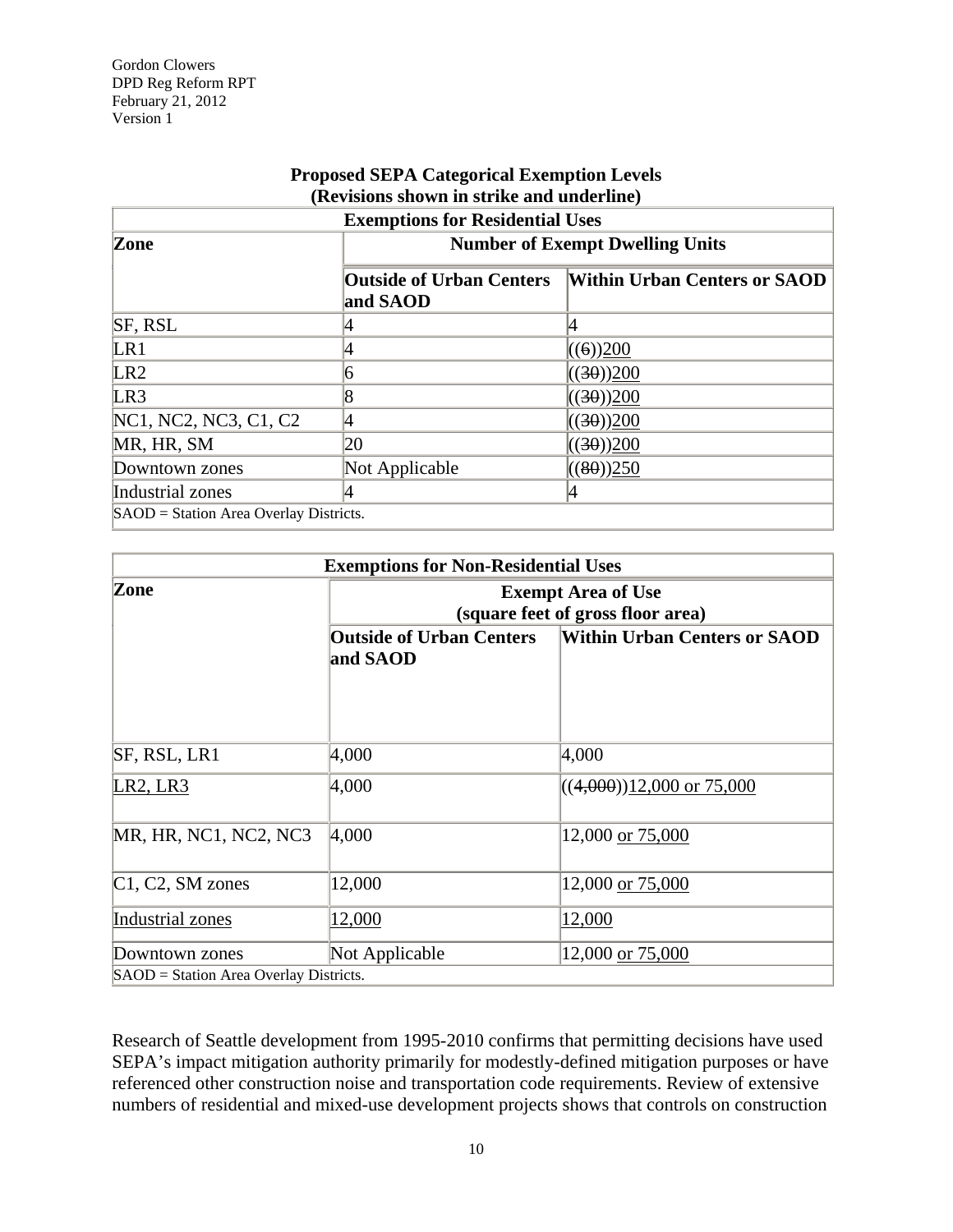activities were the most frequent topic of mitigation measures, but that other categories of longterm environmental impacts were only incidentally or rarely identified as warranting mitigation, within the range of project sizes that are affected by this proposal.

The research also indicates that approximately 35 to 40 development projects per year could benefit from the proposed SEPA threshold levels. This is interpreted to be the mid-range of development project sizes in Seattle – the proposed thresholds would still be required for the largest developments. These changes would likely provide an incentive for infill development within these growth areas, due to a reduction in permitting costs, times and uncertainty risks. Such projects would still be subject to Design Review processes in nearly every case, which would continue to be the best venue to effectively address design-related concerns.

Transportation impacts are the most apparent type of impact evaluation that could warrant continued review, due to the potential for individual future developments' contributions to add to local traffic congestion, and the possible need for future conditioning. As a result, the proposal includes the codification of the City's ability to continue to require a transportation study (for a certain size category of development projects) that would examine traffic generation and other non-automobile transportation factors. These new rules would continue to allow conditioning of future developments to mitigate identified adverse effects, and would continue to allow an applicant to voluntarily participate in traffic mitigation payment programs that currently apply in the Northgate and South Lake Union areas.

Another reason for the SEPA thresholds to be adjusted is that Seattle has also expanded its efforts to more comprehensively evaluate the impacts of future growth at a subarea level, which provides a broader and more thorough perspective on the effects of growth. Examples from the past 10 years include environmental impact statements for broad rezones of Downtown and South Downtown, Northgate and South Lake Union. These evaluations provide a more holistic perspective on growth impacts and fit better with current local and regional growth management perspectives that are advanced by our Comprehensive Plan because they support efficient development permitting that aids in directing growth toward urban centers.

# **Miscellaneous**

# **Correct Inadvertent Errors and Omissions**

Various minor amendments are included to restore Code language that was inadvertently omitted in recent ordinances. They would restore details relevant to protections controlling demolition of rental housing, as well as parking for multifamily development for the elderly, and consistency in description of certain master use permit decision types, thus improving the code's accuracy and consistency.